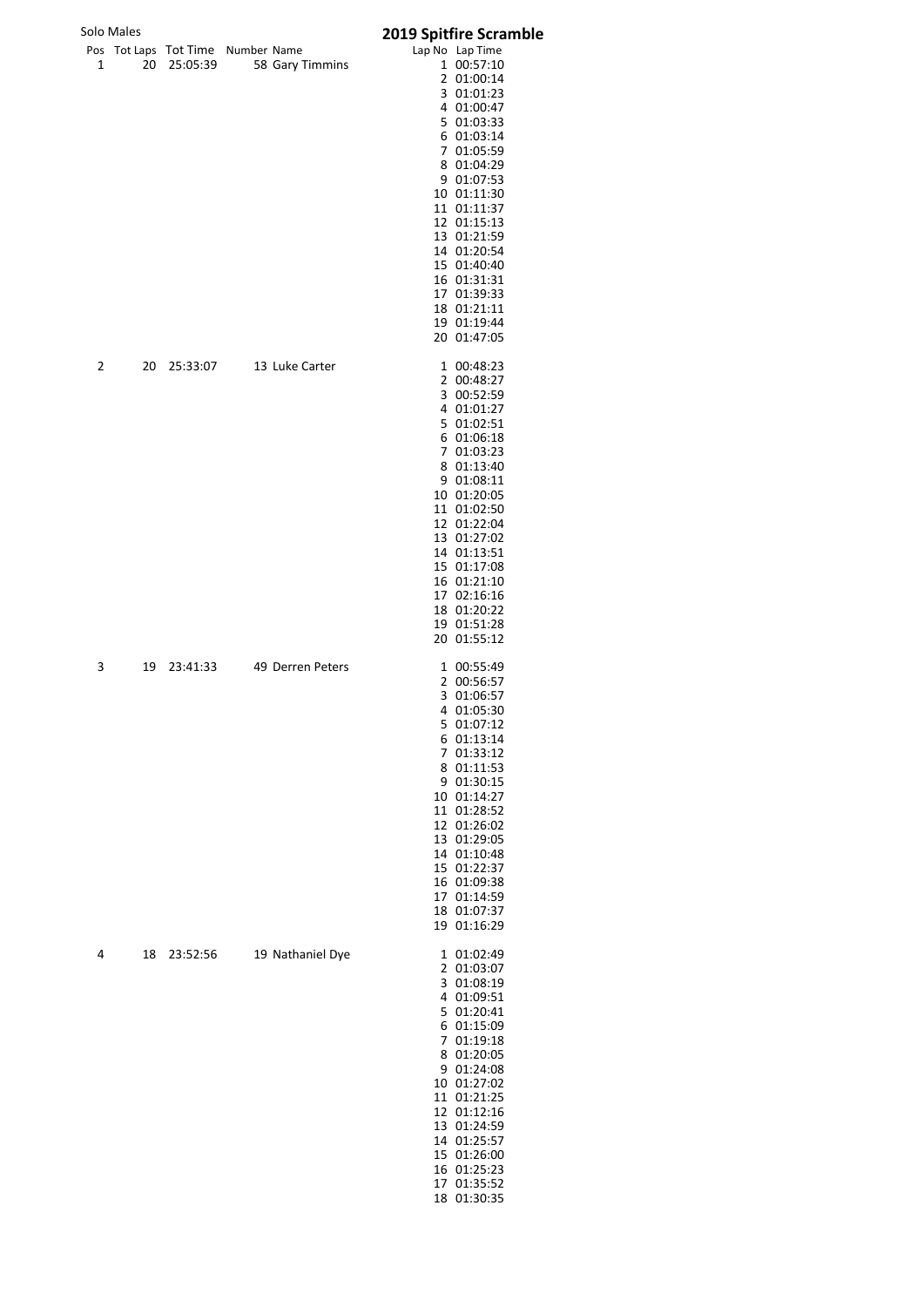| Solo Males |  |
|------------|--|
|------------|--|

## Solo Males **2019 Spitfire Scramble**

|   | olo Males |                                               |                         | <b>2019 Spitfire Scramb</b>   |
|---|-----------|-----------------------------------------------|-------------------------|-------------------------------|
| 5 | 16        | Pos Tot Laps Tot Time Number Name<br>22:29:26 | 68 James Stafford Allen | Lap No Lap Time<br>1 01:01:14 |
|   |           |                                               |                         | 2 01:03:14                    |
|   |           |                                               |                         | 3 01:03:05                    |
|   |           |                                               |                         | 4 01:04:27                    |
|   |           |                                               |                         | 5 01:14:25<br>6 01:10:56      |
|   |           |                                               |                         | 7 01:13:58                    |
|   |           |                                               |                         | 8 01:19:43                    |
|   |           |                                               |                         | 9 01:21:36                    |
|   |           |                                               |                         | 10 01:22:29<br>11 01:27:32    |
|   |           |                                               |                         | 12 03:26:38                   |
|   |           |                                               |                         | 13 01:22:53                   |
|   |           |                                               |                         | 14 01:20:41                   |
|   |           |                                               |                         | 15 01:26:08<br>16 01:30:27    |
| 6 | 16        | 23:45:38                                      | 18 Stuart Drummond      | 1 00:54:23                    |
|   |           |                                               |                         | 2 00:54:27<br>3 01:07:16      |
|   |           |                                               |                         | 4 01:01:28                    |
|   |           |                                               |                         | 5 01:08:47                    |
|   |           |                                               |                         | 6 01:25:00                    |
|   |           |                                               |                         | 7 01:30:25<br>8 01:26:37      |
|   |           |                                               |                         | 9 01:23:03                    |
|   |           |                                               |                         | 10 01:33:25                   |
|   |           |                                               |                         | 11 01:28:15                   |
|   |           |                                               |                         | 12 01:40:00<br>13 01:40:01    |
|   |           |                                               |                         | 14 02:06:55                   |
|   |           |                                               |                         | 15 03:05:15                   |
|   |           |                                               |                         | 16 01:20:21                   |
| 7 | 14        | 23:47:20                                      | 55 Steve Sherry         | 1 01:11:11                    |
|   |           |                                               |                         | 2 01:15:58<br>3 01:27:10      |
|   |           |                                               |                         | 4 01:13:12                    |
|   |           |                                               |                         | 5 01:39:25                    |
|   |           |                                               |                         | 6 01:51:38                    |
|   |           |                                               |                         | 7 01:33:38                    |
|   |           |                                               |                         | 8 02:02:59<br>9 01:51:24      |
|   |           |                                               |                         | 10 01:55:18                   |
|   |           |                                               |                         | 11 01:44:54                   |
|   |           |                                               |                         | 12 01:54:18                   |
|   |           |                                               |                         | 13 02:21:47<br>14 01:44:28    |
| 8 | 14        | 24:31:28                                      | 30 Elliott Haynes       | 1 01:21:38                    |
|   |           |                                               |                         | 2 00:53:21<br>3 00:57:07      |
|   |           |                                               |                         | 4 01:07:05                    |
|   |           |                                               |                         | 5 01:14:14                    |
|   |           |                                               |                         | 6 01:13:10                    |
|   |           |                                               |                         | 7 02:16:36<br>8 01:10:08      |
|   |           |                                               |                         | 9 03:17:53                    |
|   |           |                                               |                         | 10 01:37:05                   |
|   |           |                                               |                         | 11 03:54:41                   |
|   |           |                                               |                         | 12 01:17:47<br>13 03:00:00    |
|   |           |                                               |                         | 14 01:10:43                   |
| 9 | 13        | 22:21:39                                      | 61 John Warne           | 1 01:05:56                    |
|   |           |                                               |                         | 2 01:10:56<br>3 01:22:46      |
|   |           |                                               |                         | 4 01:39:18                    |
|   |           |                                               |                         | 5 01:17:32                    |
|   |           |                                               |                         | 6 02:19:54                    |
|   |           |                                               |                         | 7 01:42:29<br>8 01:34:17      |
|   |           |                                               |                         | 9 01:39:18                    |
|   |           |                                               |                         | 10 03:17:30                   |
|   |           |                                               |                         | 11 02:21:06                   |
|   |           |                                               |                         | 12 01:30:10                   |
|   |           |                                               |                         | 13 01:20:27                   |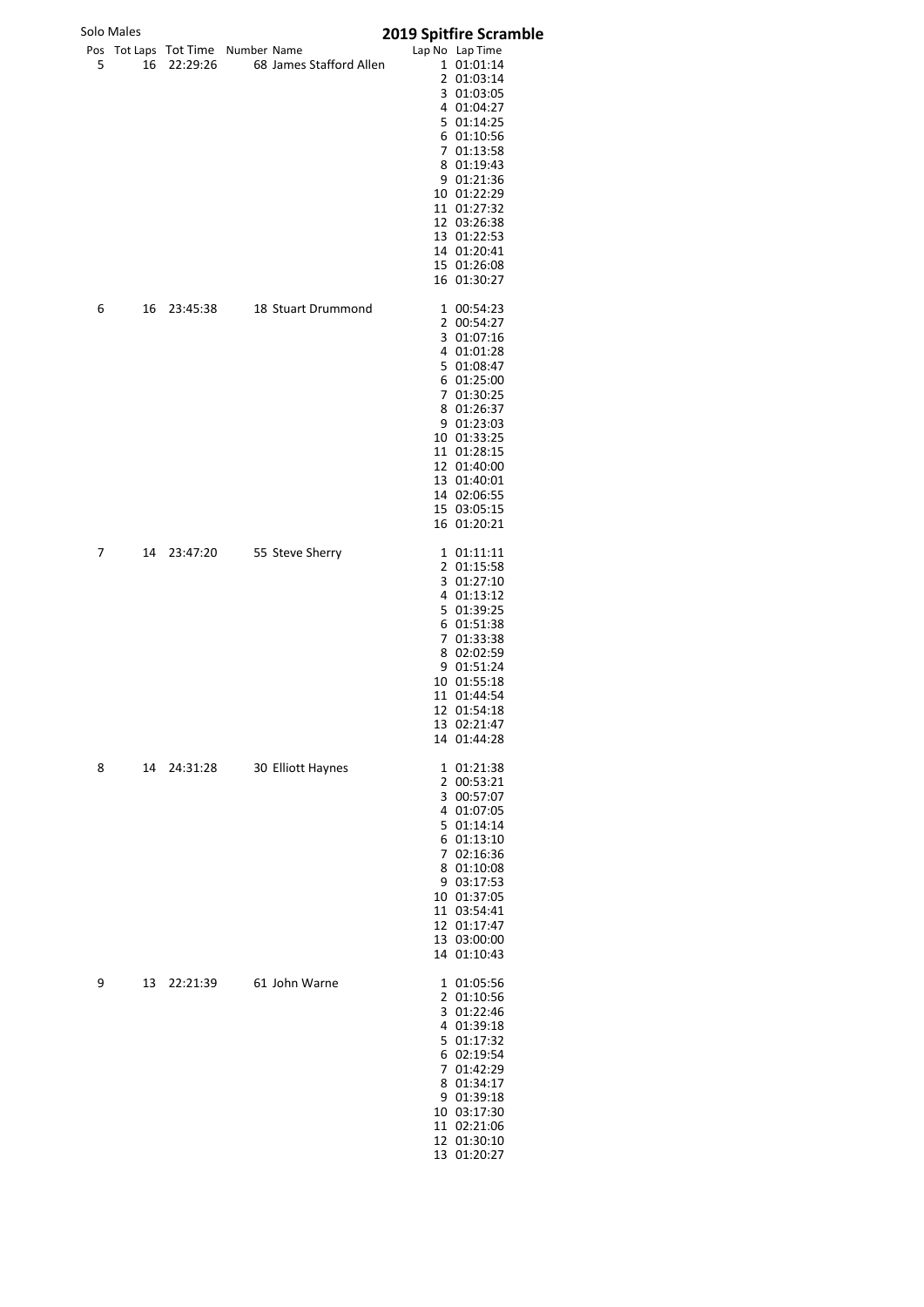|    | Solo Males |                                               |                     | 2019 Spitfire Scramble                                                                                                                                                                     |
|----|------------|-----------------------------------------------|---------------------|--------------------------------------------------------------------------------------------------------------------------------------------------------------------------------------------|
| 10 | 13         | Pos Tot Laps Tot Time Number Name<br>23:43:01 | 8 Bence Budai       | Lap No Lap Time<br>1 00:55:36<br>2 01:00:08<br>3 01:06:14<br>4 01:14:55<br>5 01:22:33<br>6 01:33:35<br>7 01:30:07<br>8 01:42:56<br>9 01:46:39<br>10 06:56:50<br>11 01:32:04<br>12 01:24:33 |
| 11 | 12         | 18:29:25                                      | 26 Jonathan Godfrey | 13 01:36:51<br>1 00:52:19<br>2 00:53:32<br>3 00:59:05<br>4 01:02:21<br>5 01:09:31<br>6 01:19:50<br>7 01:10:03<br>8 02:37:26<br>9 01:20:04<br>10 01:18:30<br>11 04:42:15<br>12 01:04:29     |
| 12 | 12         | 20:50:55                                      | 56 Michael Stiff    | 1 01:07:06<br>2 01:02:51<br>3 01:07:14<br>4 01:12:15<br>5 01:17:44<br>6 01:24:18<br>7 01:50:12<br>8 01:33:13<br>9 01:53:22<br>10 04:38:29<br>11 01:47:45<br>12 01:56:26                    |
| 13 | 12         | 21:32:37                                      | 25 Manji Gami       | 1 01:01:13<br>2 01:02:53<br>3 01:06:20<br>4 01:13:24<br>5 01:23:11<br>6 01:34:00<br>7 01:47:47<br>8 01:40:26<br>9 01:46:34<br>10 02:16:52<br>11 02:00:54<br>12 04:39:03                    |
| 14 | 12         | 23:23:41                                      | 40 Raymond Mitchell | 1 01:11:02<br>2 01:23:23<br>3 01:30:52<br>4 01:48:16<br>5 01:52:27<br>6 01:45:46<br>7 01:57:32<br>8 02:46:32<br>9 02:52:52<br>10 02:04:45<br>11 02:11:36<br>12 01:58:38                    |
| 15 | 12         | 23:28:44                                      | 10 Clive Burrow     | 1 00:59:23<br>2 01:02:45<br>3 01:52:02<br>4 01:28:24<br>5 02:23:26<br>6 03:36:36<br>7 01:35:36<br>8 01:42:59<br>9 01:57:13<br>10 02:20:37<br>11 02:45:28<br>12 01:44:15                    |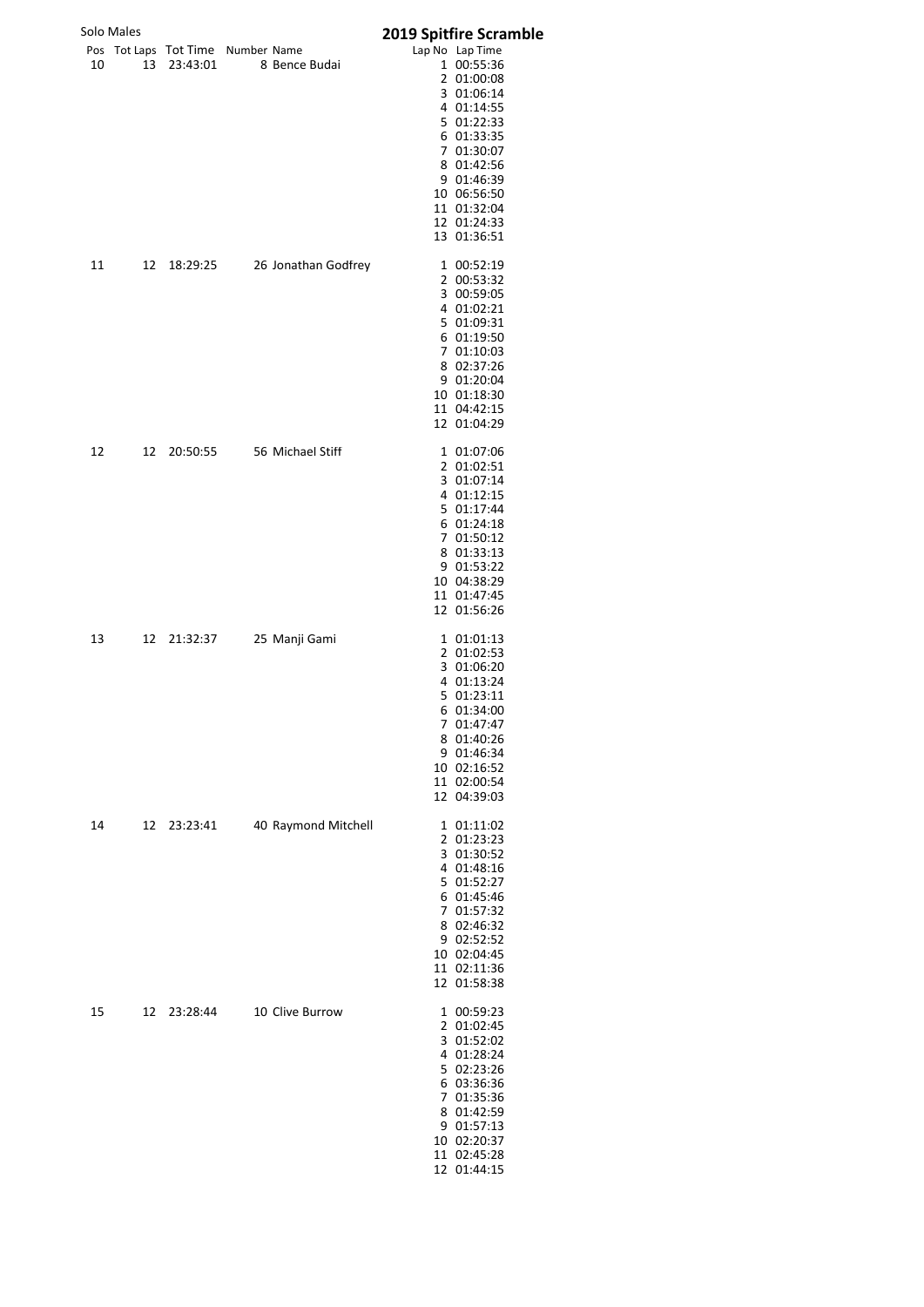|    | Solo Males |                                               |                       | 2019 Spitfire Scramble                                                                                                                                                      |
|----|------------|-----------------------------------------------|-----------------------|-----------------------------------------------------------------------------------------------------------------------------------------------------------------------------|
| 16 | 11         | Pos Tot Laps Tot Time Number Name<br>16:17:56 | 15 Jonathan Cresswell | Lap No Lap Time<br>1 01:03:26<br>2 01:05:31<br>3 01:06:01<br>4 01:08:24<br>5 01:16:16<br>6 01:15:56<br>7 01:19:20<br>8 01:34:38<br>9 02:00:26<br>10 02:06:25<br>11 02:21:33 |
| 17 | 11         | 21:28:04                                      | 2 Neil Bailey         | 1 01:08:49<br>2 01:39:20<br>3 01:47:51<br>4 01:40:17<br>5 01:48:18<br>6 01:23:51<br>7 04:22:04<br>8 02:06:41<br>9 01:31:23<br>10 01:48:39<br>11 02:10:51                    |
| 18 | 11         | 22:29:01                                      | 57 Brett Thake        | 1 01:10:08<br>2 00:59:55<br>3 01:10:58<br>4 02:49:08<br>5 01:45:21<br>6 03:21:58<br>7 01:55:55<br>8 01:44:04<br>9 02:13:52<br>10 02:58:22<br>11 02:19:20                    |
| 19 |            | 11 22:57:39                                   | 50 Tim Petken         | 1 01:10:58<br>2 01:16:19<br>3 01:39:35<br>4 01:55:19<br>5 02:07:14<br>6 02:21:43<br>7 02:37:21<br>8 02:48:48<br>9 02:27:55<br>10 02:30:07<br>11 02:02:20                    |
| 20 | 11         | 23:20:45                                      | 46 Geoff Parnell      | 1 00:51:51<br>2 01:09:57<br>3 01:26:27<br>4 02:23:56<br>5 01:42:51<br>6 03:07:55<br>7 02:05:57<br>8 05:40:28<br>9 02:02:14<br>10 01:36:29<br>11 01:12:40                    |
| 21 | 10         | 19:09:46                                      | 24 Patrick Gallagher  | 1 00:55:53<br>2 01:00:57<br>3 01:07:43<br>4 01:10:34<br>5 01:19:14<br>6 01:54:03<br>7 01:10:41<br>8 01:27:59<br>9 01:40:12<br>10 07:22:30                                   |
| 22 | 10         | 21:58:33                                      | 36 Jens Larsson       | 1 01:07:03<br>2 01:09:04<br>3 01:12:36<br>4 01:17:03<br>5 02:07:33<br>6 01:32:06<br>7 02:05:42<br>8 04:40:49<br>9 04:54:26<br>10 01:52:11                                   |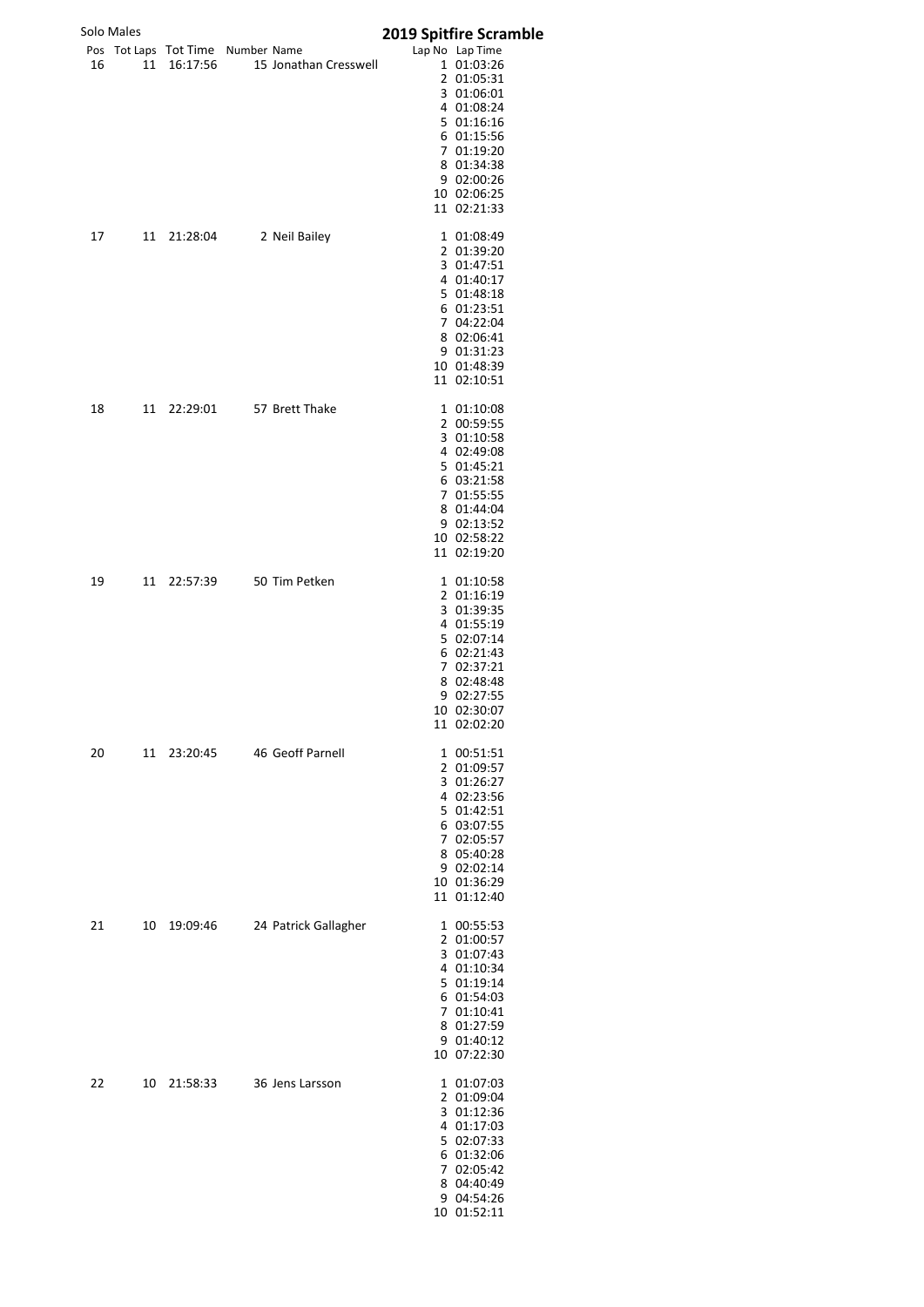|    | Solo Males |                                                  |                   |                                                                                                                                                                                               |
|----|------------|--------------------------------------------------|-------------------|-----------------------------------------------------------------------------------------------------------------------------------------------------------------------------------------------|
| 23 |            | Pos Tot Laps Tot Time Number Name<br>10 23:49:17 | 69 Sayeed Haque   | <b>2019 Spitfire Scramble</b><br>Lap No Lap Time<br>1 00:59:23<br>2 00:58:00<br>3 01:01:21<br>4 02:47:26<br>5 01:19:30<br>6 01:34:05<br>7 06:39:13<br>8 05:06:50<br>9 01:25:02<br>10 01:58:27 |
| 24 | 10         | 24:39:11                                         | 3 Graham Barthel  | 1 01:30:37<br>2 01:34:44<br>3 01:37:41<br>4 01:49:25<br>5 02:28:41<br>6 01:45:39<br>7 03:04:18<br>8 06:46:34<br>9 01:56:39<br>10 02:04:53                                                     |
| 25 | 9          | 20:38:59                                         | 43 Iain ODonnell  | 1 00:49:56<br>2 00:49:42<br>3 00:54:59<br>4 12:20:26<br>5 01:00:51<br>6 01:32:15<br>7 01:06:39<br>8 01:00:51<br>9 01:03:20                                                                    |
| 26 |            | 9 22:21:33                                       | 37 Andrew Lenihan | 1 01:13:17<br>2 01:13:03<br>3 01:21:49<br>4 02:04:02<br>5 01:57:35<br>6 02:53:10<br>7 08:39:43<br>8 01:16:19<br>9 01:42:35                                                                    |
| 27 | 9          | 23:49:16                                         | 38 Ian Lennard    | 1 01:03:03<br>2 01:01:49<br>3 01:07:57<br>4 02:06:08<br>5 01:19:48<br>6 03:13:48<br>7 01:27:50<br>8 10:20:25<br>9 02:08:28                                                                    |
| 28 | 8          | 21:33:58                                         | 16 Mark Dalby     | 1 01:10:23<br>2 02:17:47<br>3 01:25:53<br>4 02:41:55<br>5 05:51:43<br>6 03:48:16<br>7 03:00:40<br>8 01:17:21                                                                                  |
| 29 | 8          | 24:08:59                                         | 39 Rob McGregor   | 1 01:09:56<br>2 01:21:12<br>3 01:25:01<br>4 01:51:33<br>5 02:03:53<br>6 02:26:45<br>7 11:53:33<br>8 01:57:06                                                                                  |
| 30 | 7          | 08:52:09                                         | 7 Graeme Boxall   | 1 00:55:36<br>2 01:18:09<br>3 01:31:10<br>4 01:18:00<br>5 01:23:18<br>6 01:13:45<br>7 01:12:11                                                                                                |